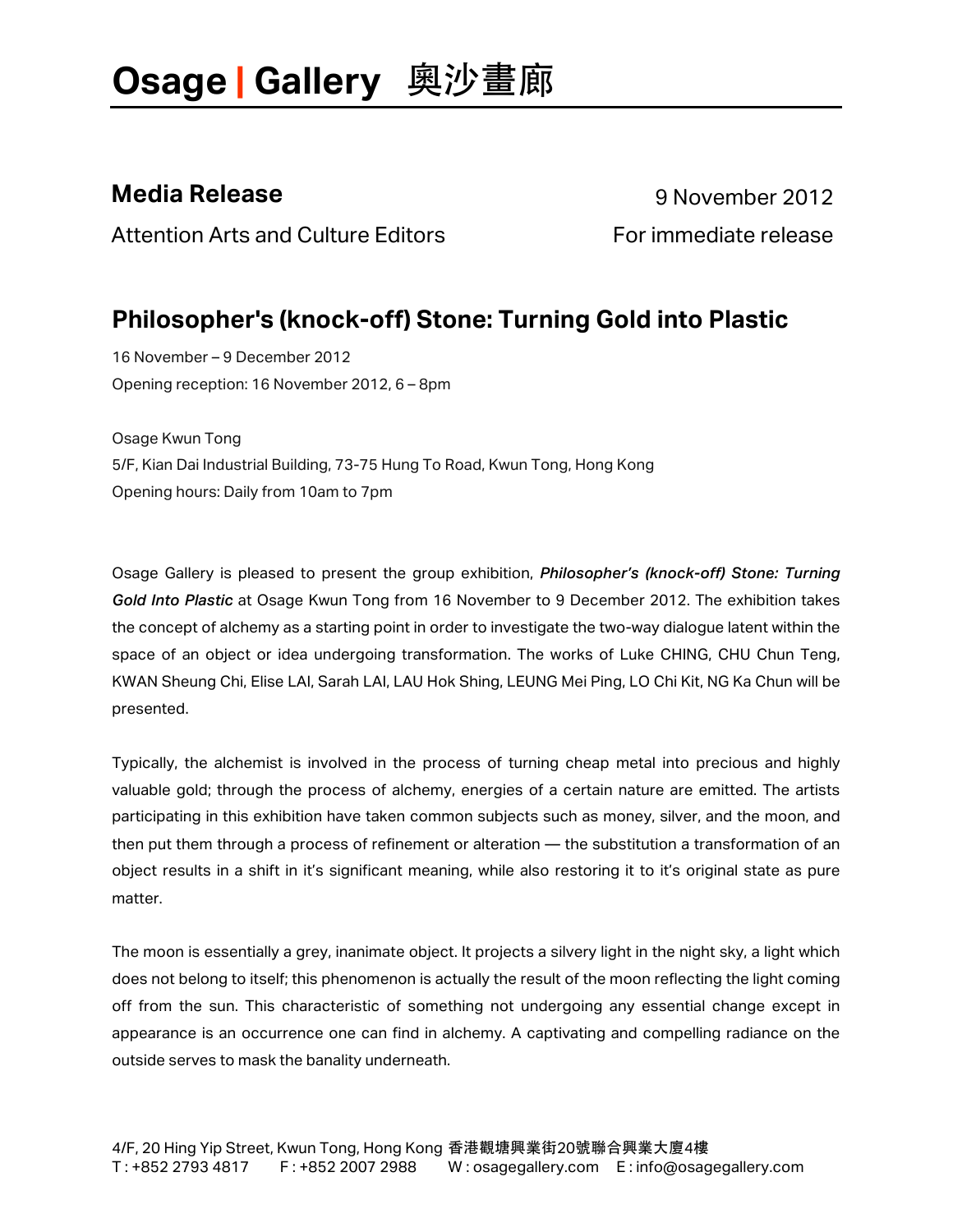Contemporary society is likewise undergoing a change whose trajectory runs parallel to the process of alchemy: the democratization of luxury items gradually strips them of their aura of preciousness; at the same time, certain objects of a common nature are symbolically packaged and thus become elevated to a state of prestige. Artists similarly play with signs as they relate to language and symbolic meaning, altering the relationship between the signifier and what is signified; they can turn a stone into a chunk of gold, or vice versa. This process inevitably highlights the tension underlying all things as they are seen in the world.

Kwan Sheung-Chi's work, *1000*, involves the use of an eraser to rub out the printed image found on a banknote that gives it status as currency, a gesture which obliterates the economic signifier of money and ultimately reveals it for what it is: a piece of paper. However, due to his choice of using a weak eraser for the action, which is intended to reveal the capitalist connotations of a banknote and the characters printed on its surface, the result becomes something altogether more ambiguous.

Similar spirit is shown in Lo Chi-kit's work. During his time spent in the Korean town of 'Riguang' (a name which shares a meaning with the word 'daylight'), Lo created replicas of the handmade road signs which the locals crafted themselves, and proceeded to replace the actual signs with the ones he made in their original spots, directing travelers along the road at night to a destination named 'Yueming (moonlight) Temple'.

For any enquiry concerning the exhibition, please contact Emillie Chiu at (852) 27934817 or send email to media@osagegallery.com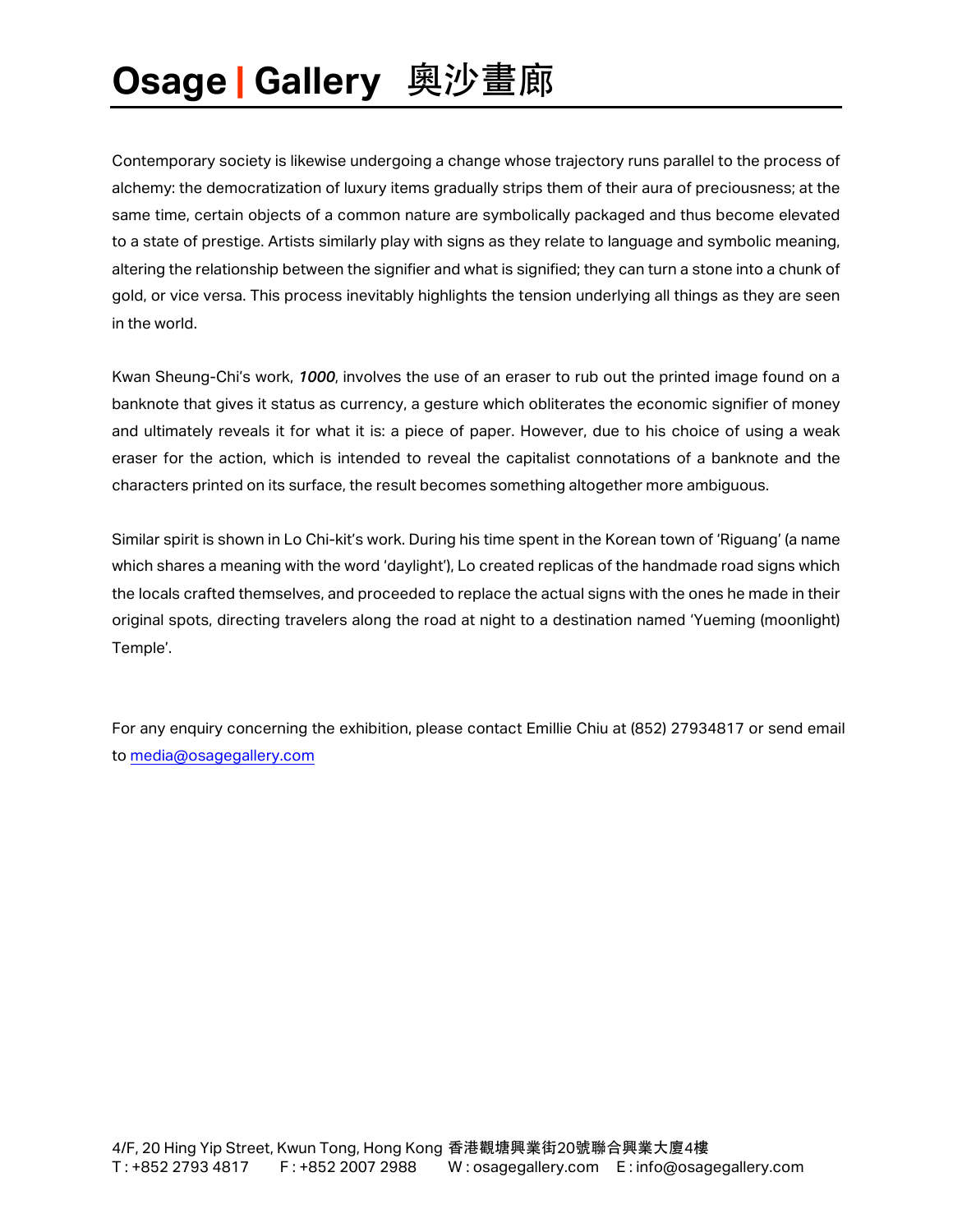#### **PRESS IMAGES**



Lo Chi-kit *Two Dollars* 2011 Action, outdoor installation Coin, tripod construction light Dimensions variable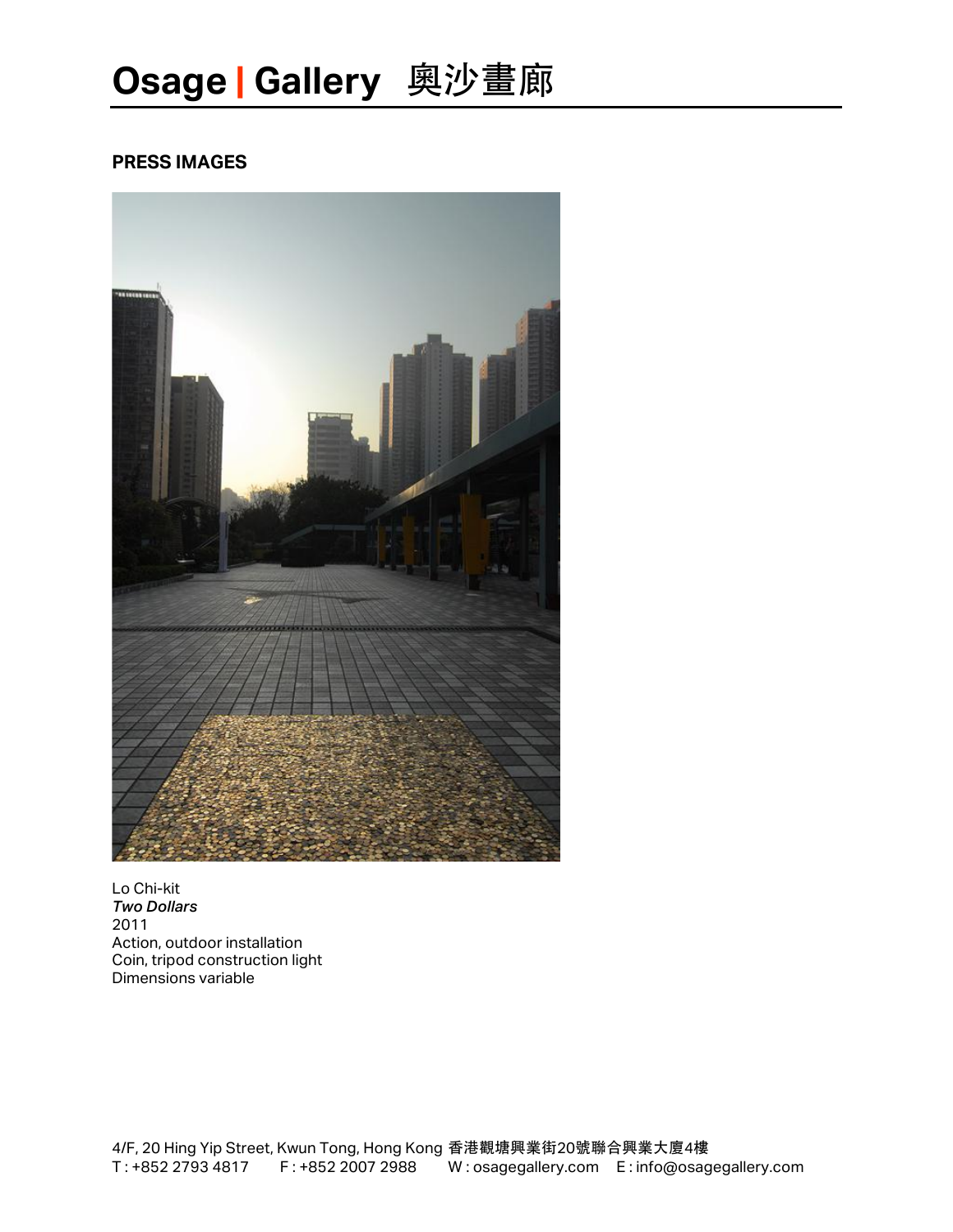

Leung Mee-ping *Don't Blame the Moon* 2010 6" DVD player, projector Dimensions: 300 sq. ft. dark space w/ 14 ft. (at least) height from floor to ceiling



Chu Chun-teng *Taiwan Taiwan* 2012 HK video, sound 100 mins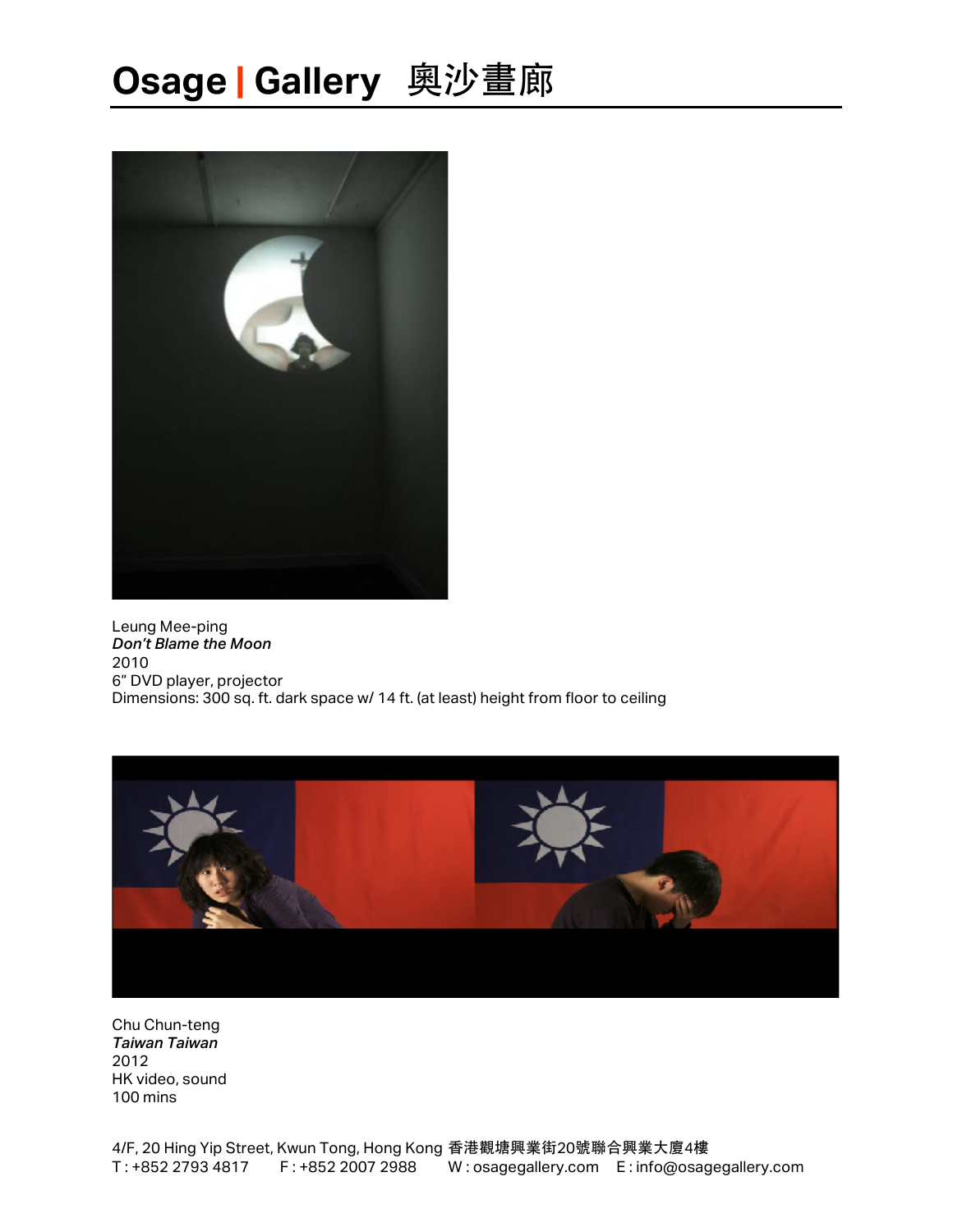

Kwan Sheung-chi *ONE MILLION (Japanese Yen)* 2012 HD video, colour, stereo 1 min 8 sec, edition of 5

Kwan Sheung-chi *ONE MILLION (Hong Kong Dollar)* 2012 HD video, colour, mono 8 min 18 sec

Kwan Sheung-chi *ONE MILLION (Taiwan New Dollar)* 2012 HD video, colour, stereo 9 min 43 sec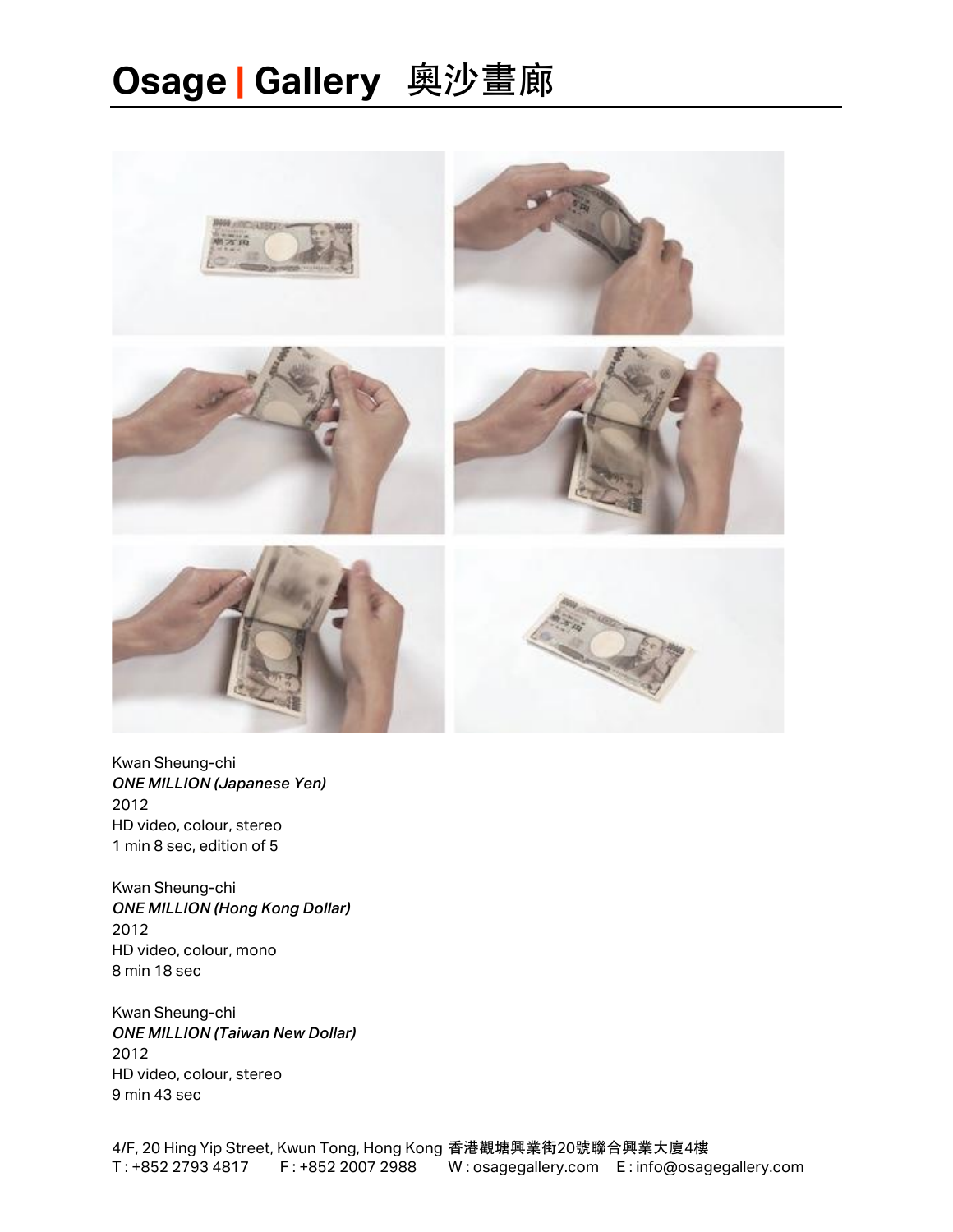

Ng Ka-chun *Withered Grass Revolution* 2012 Wood, iron Dimensions variable



Sarah Lai *½ Moon* Oil on canvas 140 x140cm, 2 panels